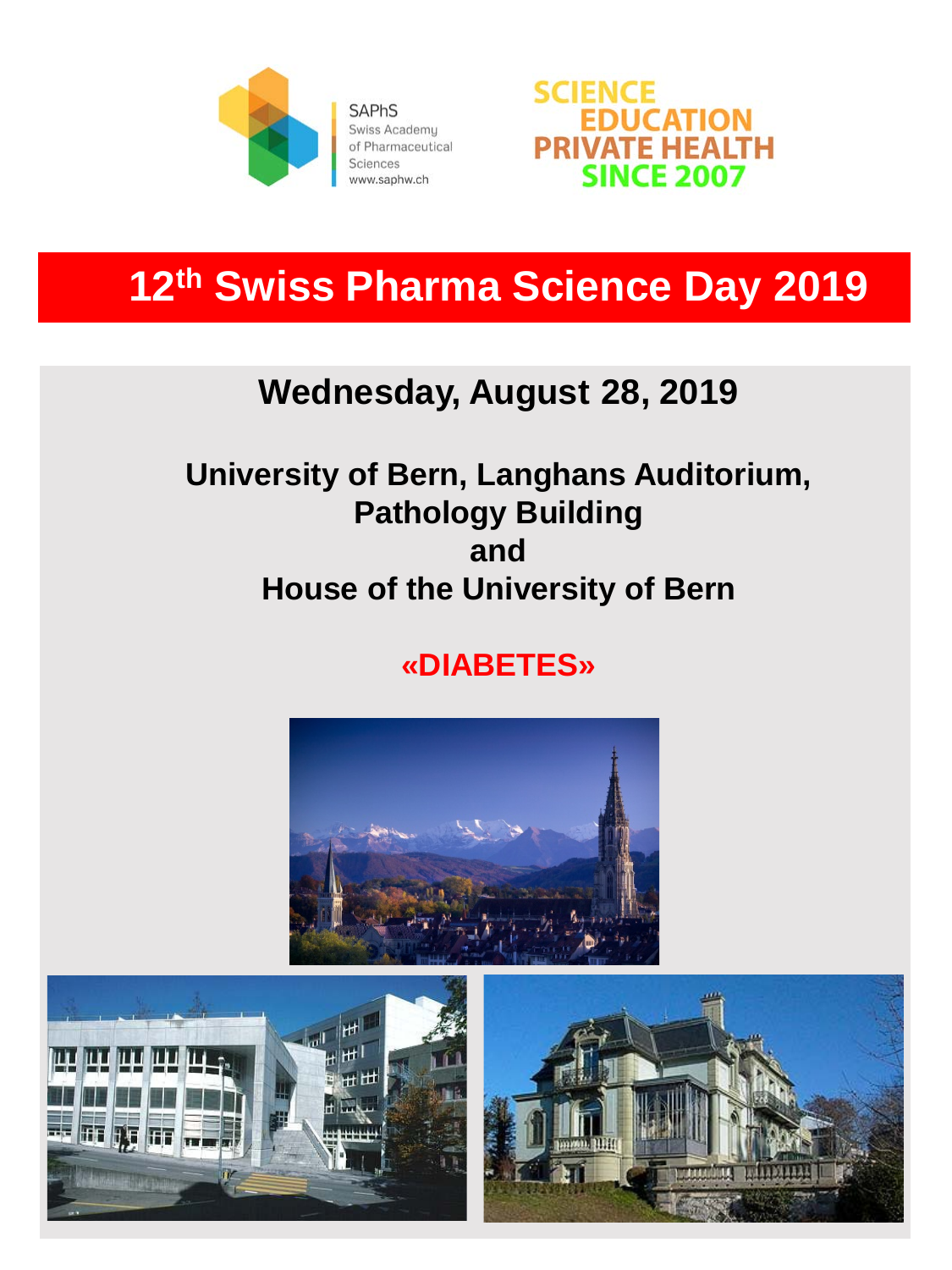#### **Intention**

**The SWISS PHARMA SCIENCE DAY (SPhSD) is an annual event of the Swiss Academy of Pharmaceutical Sciences (SAPhS, www.saphw.ch). The 1st SPhSD was held on October 9, 2008, at the University of Bern. For congress reports 2008-2018 including all lecture and poster abstracts see www.saphw.ch. The SPhSD offers a platform to present, in form of a poster session, the latest research results of Master and PhD students, as well as Post-Docs of all the three Swiss Academic Institutions for Pharmaceutical Sciences, i.e. ETH Zurich, School of Pharmaceutical Sciences of the Universities of Geneva and Lausanne (EPGL) in Geneva and the University of Basel. Master students of the Universities of Applied Sciences, i.e. FHNW (School of Life Sciences, Muttenz) and ZHAW (Life Sciences and Facility Management, Institute of Biotechnology, Wädenswil) are also invited to participate in this event.**

**The poster session is embedded in a series of lectures given by invited distinguished scientists representing the broad field of pharmaceutical sciences, such as Pharmaceutical Biology, Biotechnology, Technology, Chemistry, Analytics, Engineering, Pharmacology, or Molecular Biology.**

**One of the primary goals of the SPhSD is to further stimulate professional and social contacts between the students still undergoing training and Alumni, having already a position in industry, hospital, public health administration or public pharmacy. Thus, cooperation and networking between the different institutions in academia and industry and the different fields of pharmaceutical sciences is being promoted.**

**Last but not least, the SPhSD represents an ideal platform to meet young engineers and scientists, who may be recruited for a position in the academia, hospital, industry, public health administration or public pharmacy.**

**Organizing Committee:**

**Prof. Dr. Rudolf Brenneisen, SAPhS, Secretary General, Bern saphw@saphw.ch**

**Prof. Dr. Gerrit Borchard, SAPhS, President School of Pharmaceutical Sciences EPGL, University of Geneva gerrit.borchard@unige.ch**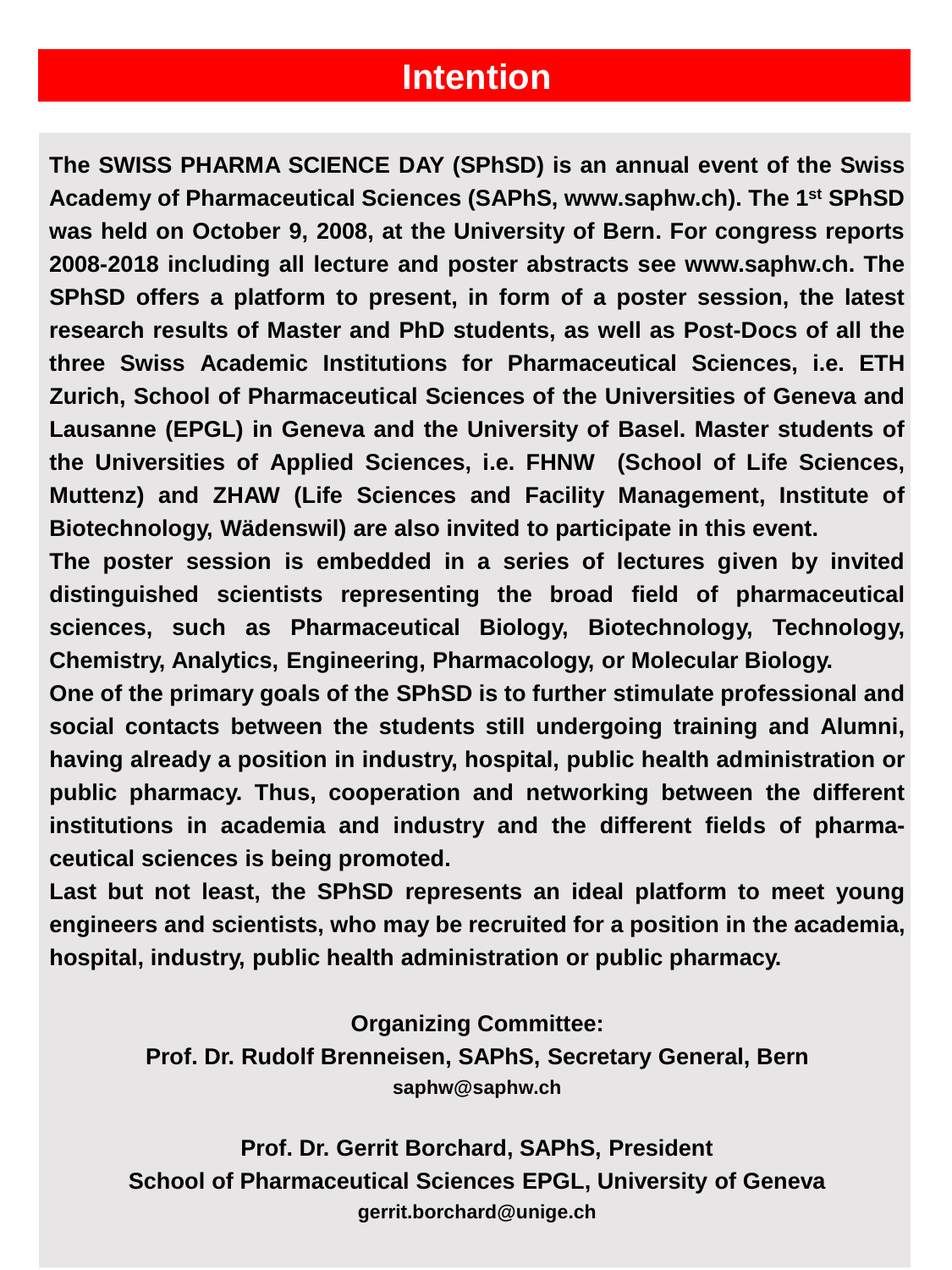# **Program**

# **«Diabetes»**

| $9:15-9:45h$  | <b>Registration</b>                                                                                                                                                                                                                                                                                                                                          |
|---------------|--------------------------------------------------------------------------------------------------------------------------------------------------------------------------------------------------------------------------------------------------------------------------------------------------------------------------------------------------------------|
| $9:45-10:00h$ | <b>Addresses of Welcome</b><br>- Prof. Dr. Gerrit Borchard<br><b>University of Geneva, President SAPhS</b><br>- PD Dr. Verena Schröder<br><b>University of Bern, Dept. BioMedical Research</b><br>- Prof. Dr. Rudolf Brenneisen<br><b>Secretary General SAPhS</b><br>- Prof. Dr. Hans Leuenberger<br><b>University of of Florida, former President SGPhW</b> |
| 10:00-10:30 h | <b>Morning Session</b><br><b>Chair: Prof. Dr. Hanns-Christian Mahler,</b><br><b>Lonza AG Basel</b><br>Lecture 1: Keynote<br><b>Prof. Dr. Pierre Maechler</b><br><b>University of Geneva Medical School (CMU):</b><br>«Limiting Insulin Secretion as an Anti-Obesity<br><b>Therapeutic Strategy»</b>                                                          |
| 10:30-11:00 h | <b>Coffee</b>                                                                                                                                                                                                                                                                                                                                                |
| 11:00-11:30 h | <b>Lecture 2: Pharmacology</b><br>Dr. Yossi Tam<br>The Hebrew University of Jerusalem, Israel:<br>«Diabesity-Induced Chronic Kidney Disease:<br><b>When Kidneys Get the Munchies»</b>                                                                                                                                                                        |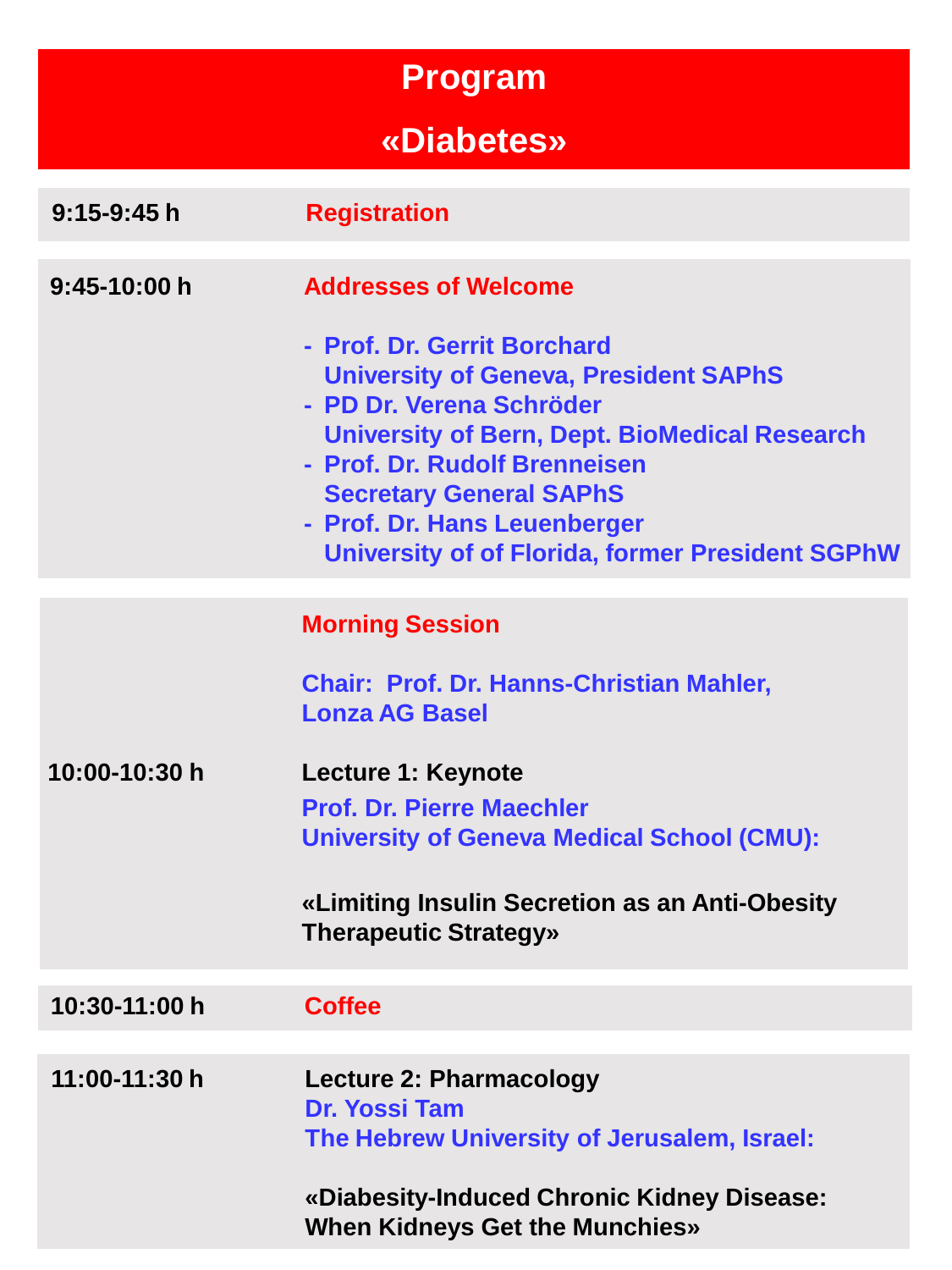| <b>Program (cont.)</b> |                                                                                                                                                                                                                                                                                  |  |
|------------------------|----------------------------------------------------------------------------------------------------------------------------------------------------------------------------------------------------------------------------------------------------------------------------------|--|
| 11:30-12:00 h          | <b>Discussion Lecture 1 and 2</b>                                                                                                                                                                                                                                                |  |
| 12:00-14:00 h          | <b>Lunch and Poster Session</b>                                                                                                                                                                                                                                                  |  |
|                        | <b>Afternoon Session</b><br>Chair: Prof. Dr. Jörg Huwyler, University of Basel                                                                                                                                                                                                   |  |
| 14:00-15:00 h          | <b>Short Oral Presentations - Selected Abstracts</b>                                                                                                                                                                                                                             |  |
| 14:00-14:10            | M. Faria Freitas, A.A. Leslie Gunatilaka, M. Cuendet<br><b>EPGL, University of Geneva:</b><br>«Withanolides Inhibit Cell Proliferation in a Multiple<br>Myeloma 3D Co-Culture Model Enriched with Cancer Stem<br><b>Cells</b> »                                                  |  |
| 14:10-14:20            | C. Lamers, B. Wagner, P. Gros, J. D. Lambris, D. Ricklin<br>Dept. Pharm. Sciences, University of Basel:<br>«Structure-Activity Study and Molecular Insights in the<br>Mode of Action of Complement C3 Inhibitor Cp40»                                                            |  |
| 14:20-14:30            | L. D. Simmler, R. Van Zessen, L. C. Hadjas, Ch. Lüscher<br><b>EPGL, University of Geneva:</b><br>«Acute Reinforcement, But Little Adaptive Behavior With<br><b>Ketamine</b> »                                                                                                    |  |
| 14:30-14:40            | F. Borgna, C.A. Umbricht, L. Deberle, R. Schibli, C. Müller<br>Center for Radiopharm. Sci., Paul Scherrer Institute Villigen:<br>«Combination of Albumin-Binding 177Lu-PSMA-ALB-56<br>and Fast-Cleared PSMA-Inhibitors: Optimization of the<br><b>Pharmacokinetics»</b>          |  |
| 14:40-14:50            | V. Patrulea, O. Jordan, B.H. Gan, E. Sublet, K. Perron,<br>J.-L. Reymond, G. Borchard<br><b>EPGL, University of Geneva:</b><br>«Highly Engineered Antibacterial Peptide Dendrimers<br><b>Coupled to Chitosan Derivatives to Efficiently Eradicate</b><br>Pseudomonas aeruginosa» |  |
| 14:50-15:00            | I. Younes, V. Patruela, V. Frachet, A. Boumendjel, O. Jordan,<br><b>G. Borchard</b><br><b>EPGL, University of Geneva:</b><br>«A New Chalcone Derivative with High Pro-Apoptotic Effect<br>on Cisplatin-Resistant Bladder Carcinoma»                                              |  |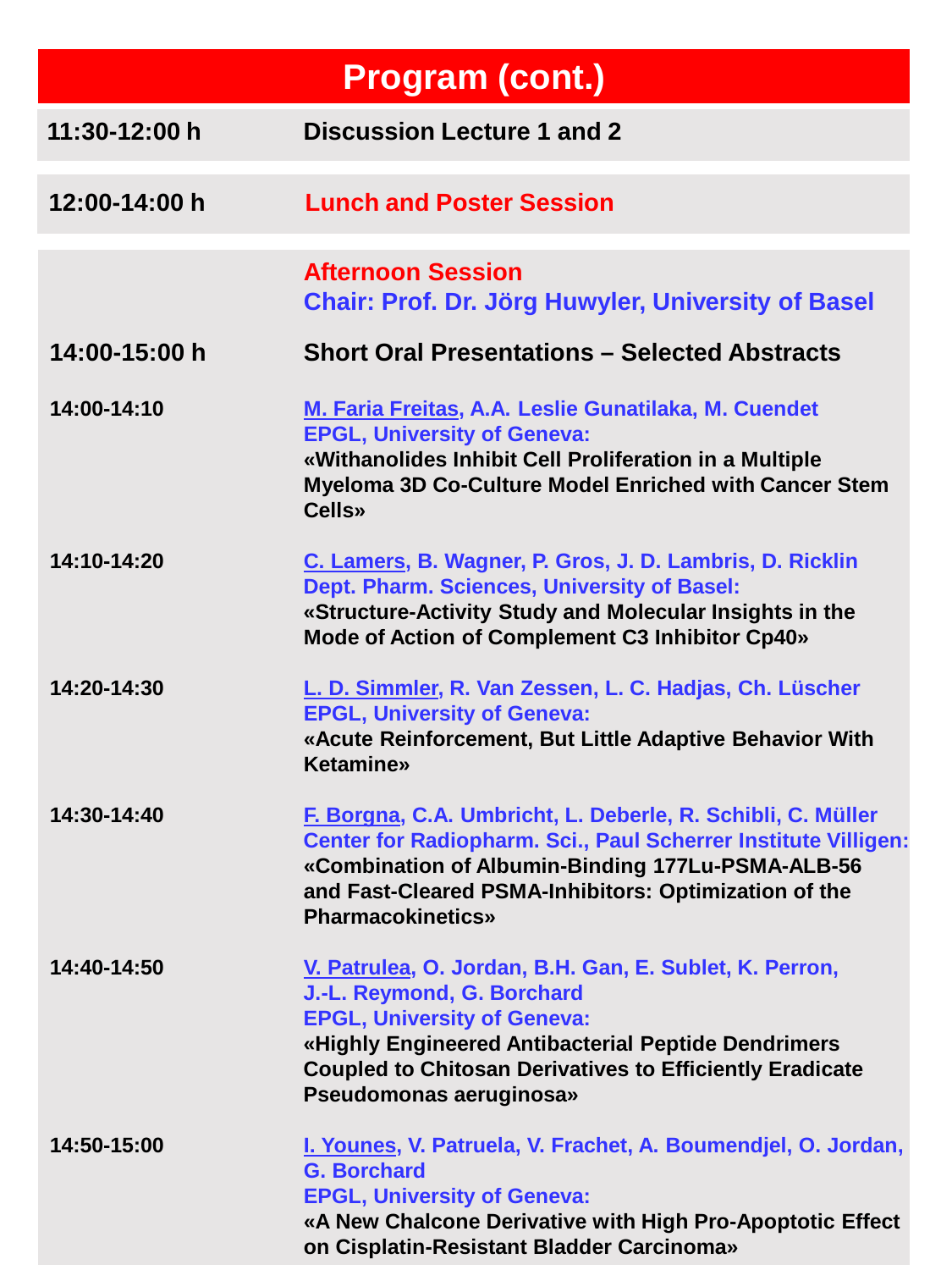# **Program (cont.)**

|               | <b>Afternoon Session (cont.)</b>                                                                                                                                                                        |
|---------------|---------------------------------------------------------------------------------------------------------------------------------------------------------------------------------------------------------|
|               |                                                                                                                                                                                                         |
|               | Chair: Prof. Dr. Jörg Huwyler, University of Basel                                                                                                                                                      |
| 15:00-15:30 h | Lecture 3: Nanotechnology<br><b>Prof. Dr. Randall J. Mrsny</b><br><b>University of Bath, Bath U.K.:</b><br>«A Carrier-Mediated Approach for<br>the Oral Delivery of Protein Therapeutics»               |
|               |                                                                                                                                                                                                         |
| 15:30-16:00 h | Lecture 4: Prenatal Pharmacology<br><b>PD Dr. med. Marc Baumann</b><br><b>University Hospital-Inselspital Bern:</b><br>«Diabetes in Pregnancy and Fetal Programming<br>- From Basic Science to Clinics» |
|               |                                                                                                                                                                                                         |
| 16:00-16:30 h | <b>Discussion Lecture 3 and 4</b>                                                                                                                                                                       |
|               |                                                                                                                                                                                                         |
| 16:30-16:45 h | <b>Coffee</b>                                                                                                                                                                                           |
|               |                                                                                                                                                                                                         |
| 16:45-17:15 h | <b>Award Ceremony</b>                                                                                                                                                                                   |
|               |                                                                                                                                                                                                         |
| 17:30-18:30 h | Apéro at the House of the University of Bern                                                                                                                                                            |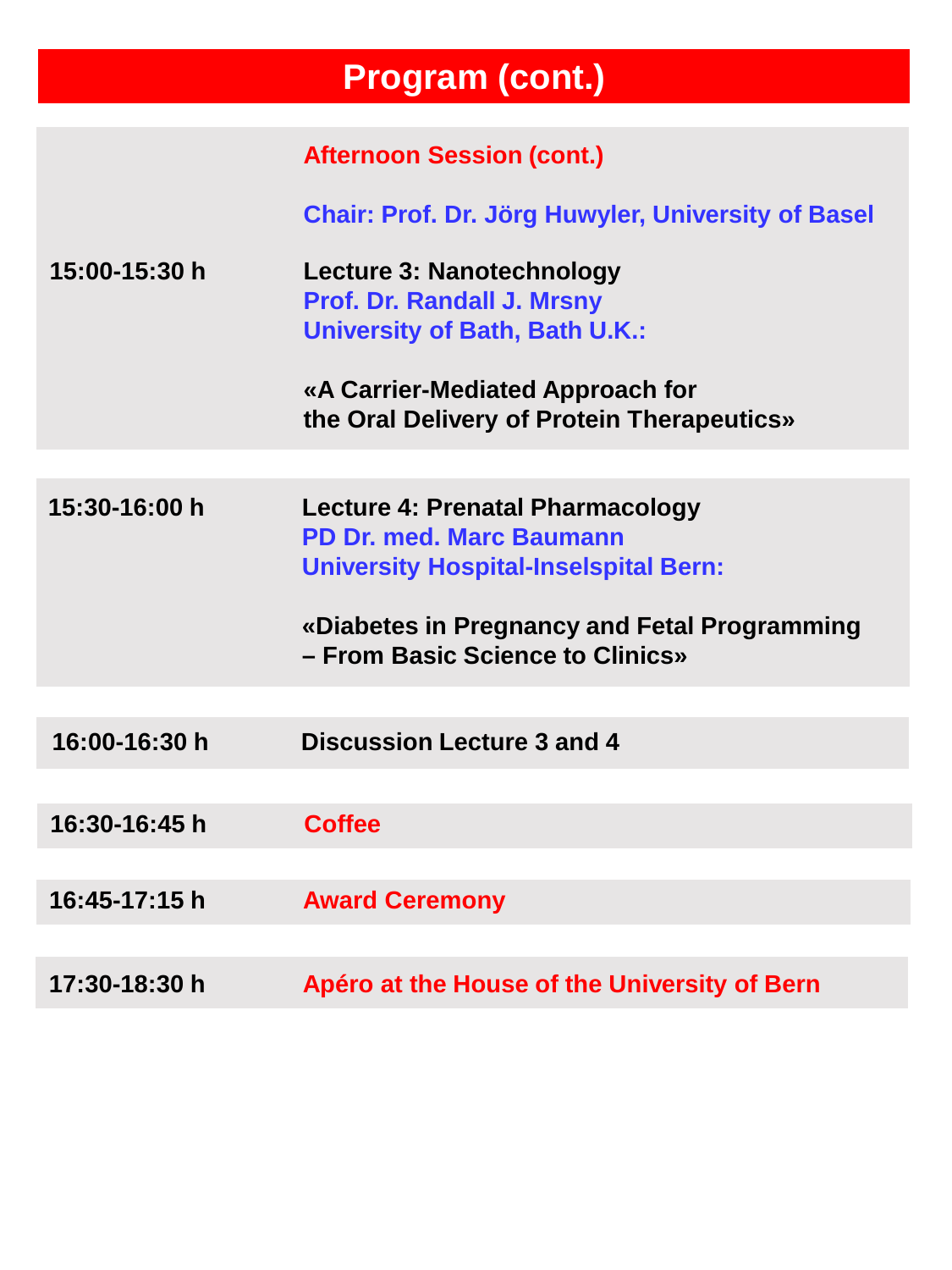## **Registration**

### **Registration:**

**Exclusively via the SAPhS website [www.saphw.ch](http://www.saphw.ch/)**

**Fees:**

**Early registration until July 31, 2019: CHF 70.00 for students, PhD students and employees of SAPhS collective members, CHF 100.00 for SAPhS supportive members and all other participants.** 

**Late registration and onsite cash payment: CHF 100.00 and 150.00. Refund (fee minus CHF 10.00) in case of cancellation by e-mail until August 18, 2019.**

**The invoice will be sent by e-mail after registration.** 

**FPH credits:**

**«Offizinpharmazie» 50.00; «Spitalpharmazie» 50.00; «Klinische Pharmazie» 50.00**

## **Posters, Abstracts**

**Poster format: A0 portrait (H 118,9 x W 84,1 cm).**

**Abstracts already presented within the last year (except SPhSD 2018) can also be submitted.** 

**Please send abstracts to: [saphw@saphw.ch](mailto:saphw@saphw.ch)**

- **Deadline: extended to August 18, 2019.**
- **Please follow** *strictly* **the abstract formatting as shown below; max. 1 page, MS Word doc.file, no pdf.**
- **6 Poster awards: 1st , 2nd , 3rd, Pharm. Biology, Pharm. Technology, Special Prize: 1500, 1000, 500, 1000, 1000, 500 CHF.**

**Title (Arial 11, bold, capitals/small; short, precise)** 

**First (initials) and family names (Arial 10, bold, presenting author, affiliation1)**

*1Affiliation, postal code city, country (Arial 9, italic normal)*

**Introduction**: Text (Arial 11, normal, not justified, line spacing 1) **Aims: Methods: Results: Conclusions:**

**Keywords (max. 5):**

**References (optional, max. 3, Arial 9, normal):** [1] Hirani JJ, Rathod DA, Vadalia KR. Trop J Pharm Res 2009; 8: 161-72.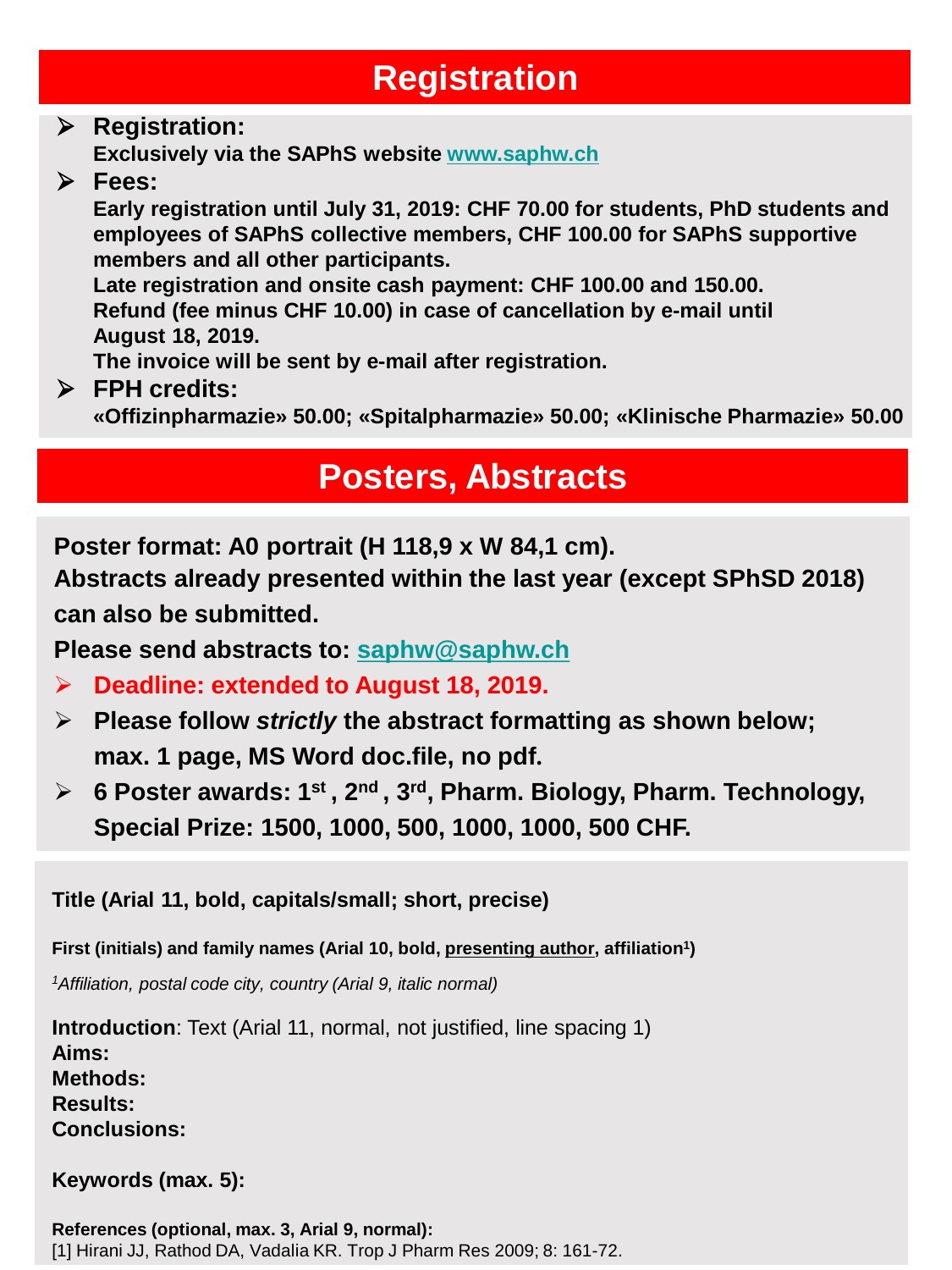#### **Sponsors**

**pharmaSuisse Platin Sponsor**

**AKB-Stiftung zur Förderung des Pharmazeutischen Nachwuchses Gold Sponsor Sponsoring 1st poster prize and lecture of PD Marc Baumann**

**Stiftung der Gesellschaft Schweizer Industrieapotheker (GSIA) Gold Sponsor Sponsoring 2nd poster prize**

**Vifor Pharma Ltd. Gold Sponsor Sponsoring special poster prize and lecture of Prof. Mrsny**

**Actelion Pharma Schweiz AG Silver Sponsor**

**Roche Pharma (Schweiz) AG Silver Sponsor**

**Sanofi-Aventis Deutschland GmbH Silver Sponsor**

**Max Zeller Söhne AG Silver Sponsor Sponsoring best poster in Pharm. Biology/Phytomedicine** 

**Glatt Group Silver Sponsor Sponsoring best poster in Pharm. Technology** 

**Pharmazeutische Gesellschaft Zürich (PharmGZ) Bronze Sponsor Sponsoring 3rd Poster Prize**

**Ypsomed AG Bronze Sponsor**